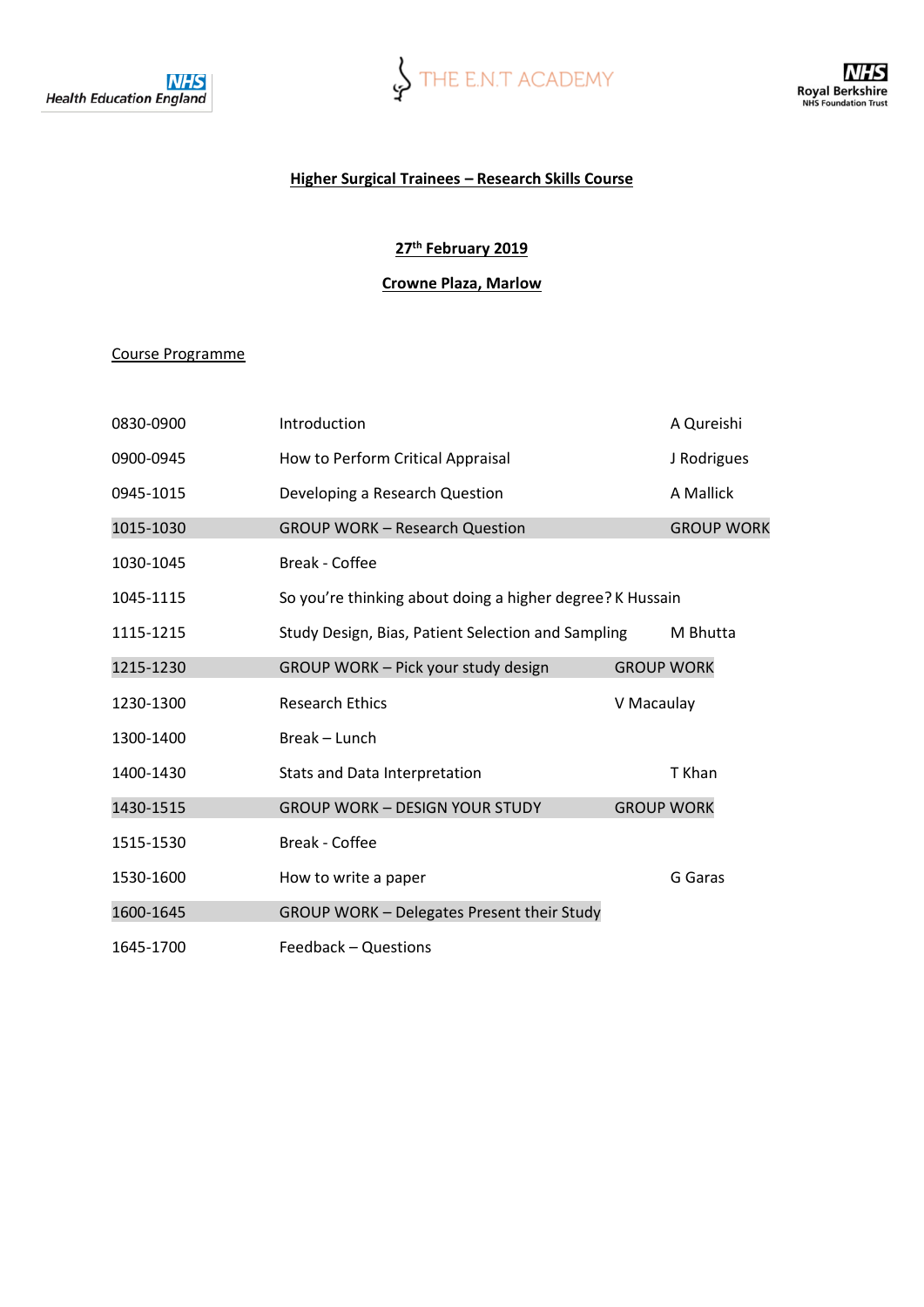



## **Course Feedback**

*Score: 0= Very Poor, 1= Poor, 2= Average, 3= Good, 4= Very Good, 5= Excellent*

| Venue | Location | Organisation<br>of Course | Pre-course<br>Information | Handouts | Refreshments/lunch | Would you<br>Recommend<br>this Course to<br>Others? |
|-------|----------|---------------------------|---------------------------|----------|--------------------|-----------------------------------------------------|
|       | 4.8      | 4.7                       | 4.5                       |          | 4.6                | 100%                                                |